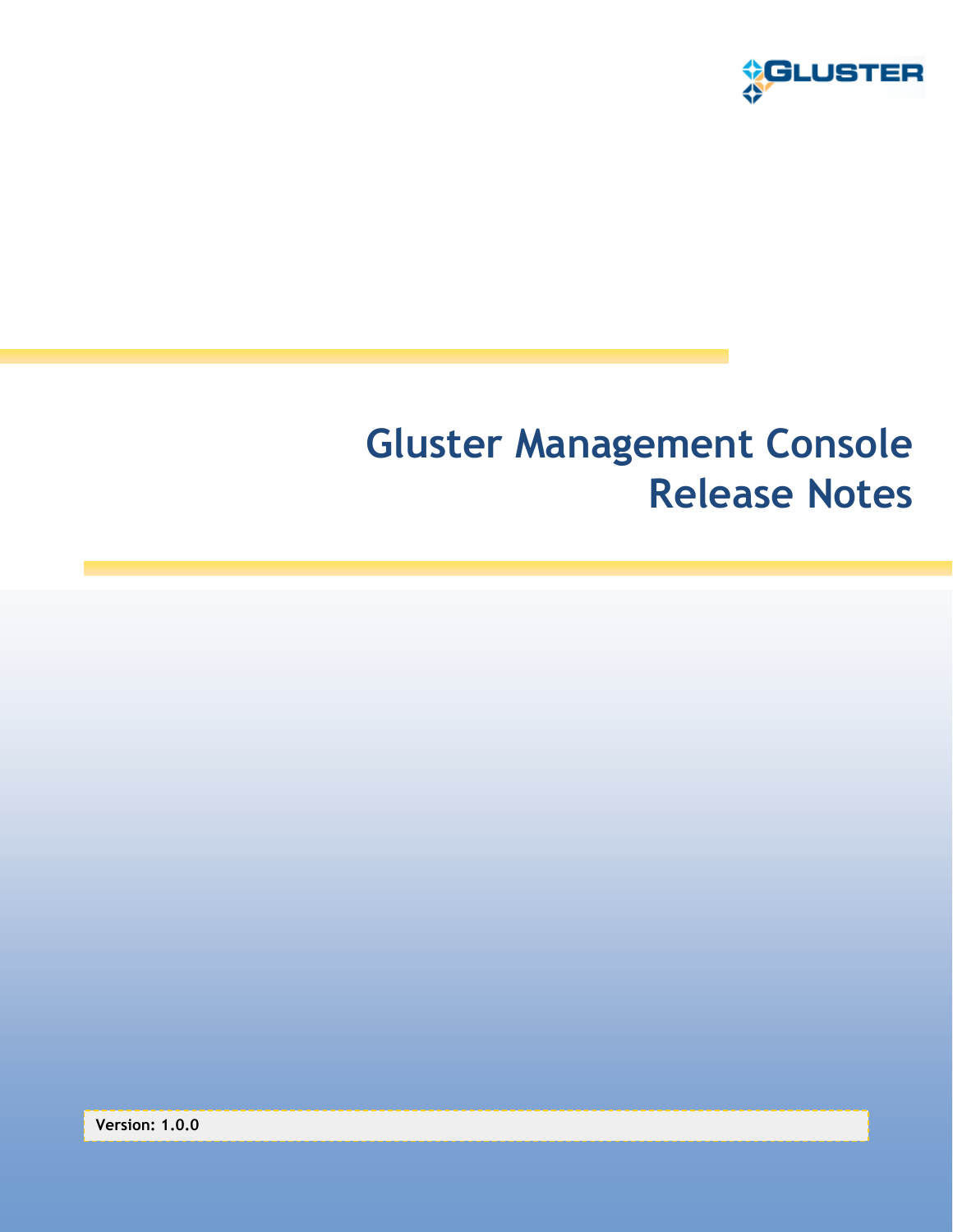

#### **License**

The Gluster Management Console End User License Agreement (EULA) is available at [http://www.gluster.com/eula/.](http://www.gluster.com/eula/)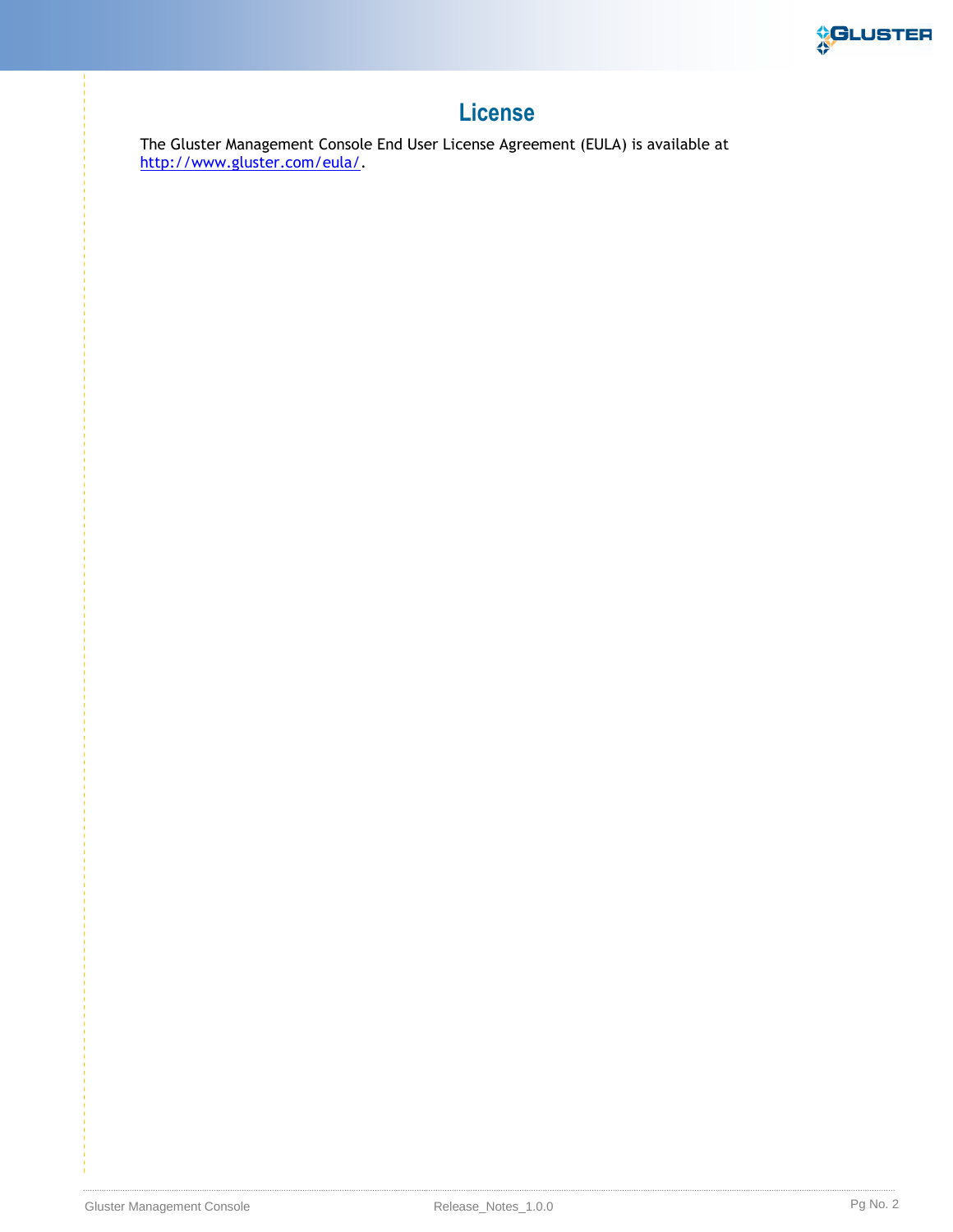

### **Table of Contents**

| 1. |      |  |  |
|----|------|--|--|
| 2. |      |  |  |
|    | 2.1. |  |  |
|    | 2.2. |  |  |
|    | 2.3. |  |  |
|    | 2.4. |  |  |
|    | 2.5. |  |  |
|    | 2.6. |  |  |
|    | 2.7. |  |  |
|    | 2.8. |  |  |
|    | 2.9. |  |  |
| 3. |      |  |  |
|    | 3.1. |  |  |
|    | 3.2. |  |  |
|    | 3.3. |  |  |
|    | 3.4. |  |  |
|    | 3.5. |  |  |
|    | 3.6. |  |  |
| 4. |      |  |  |
| 5. |      |  |  |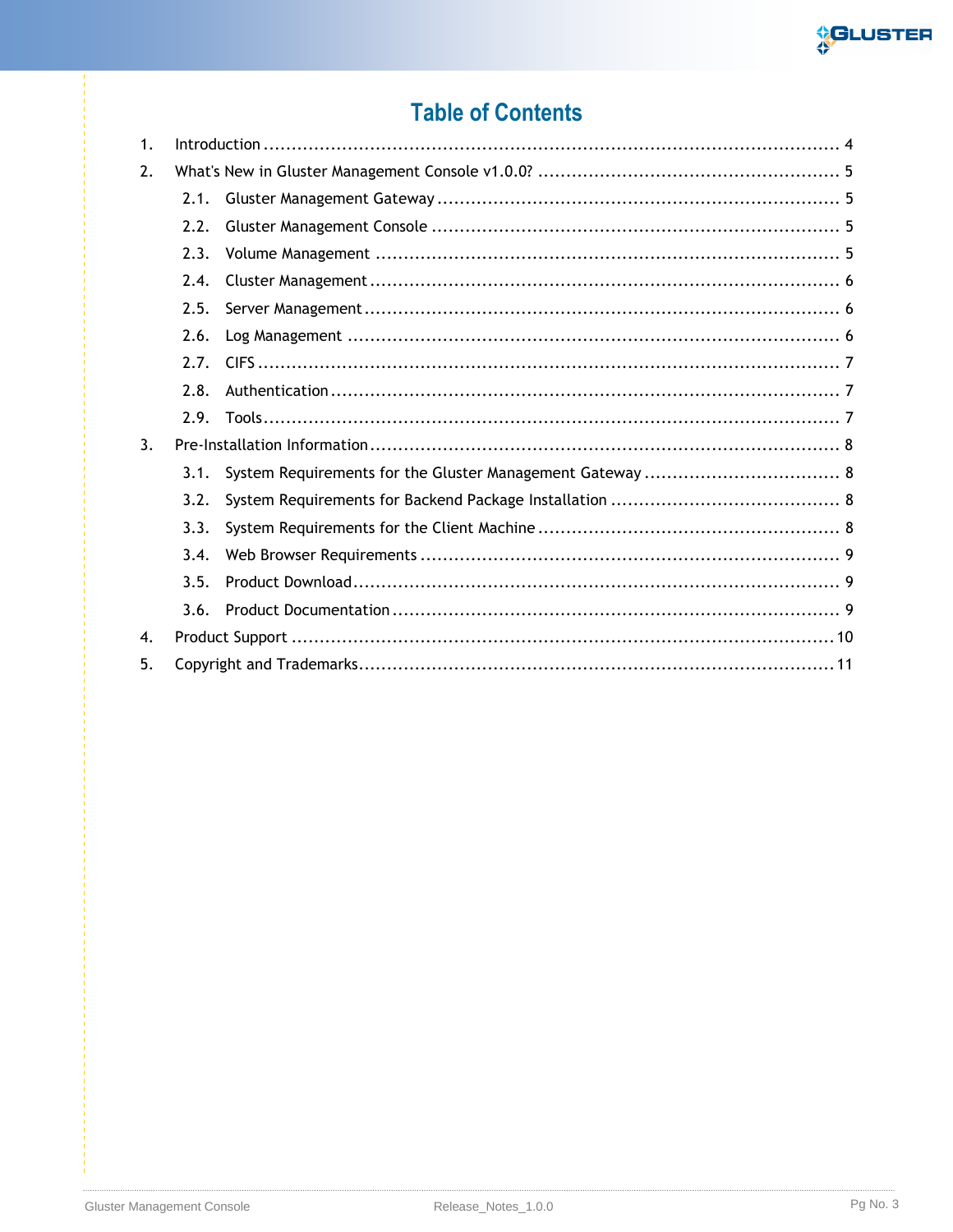

### <span id="page-3-0"></span>**1.Introduction**

This document provides important information regarding Gluster Management Console version 1.0.0. Please review this entire document before installing Gluster Management Console.

It also provides basic information about what you should know before installing the product, including system requirements, product support, and how to access product documentation.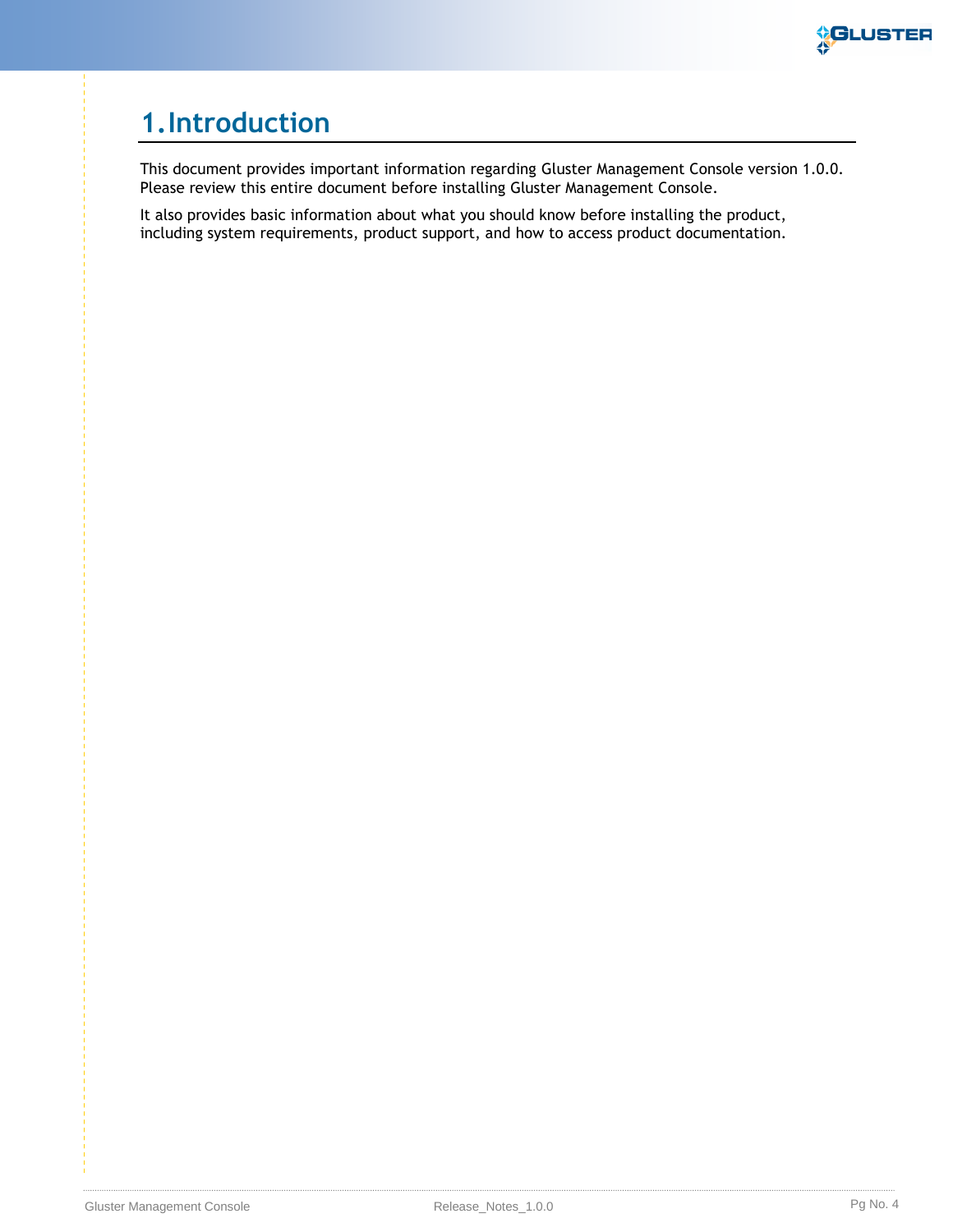

### <span id="page-4-0"></span>**2.What's New in Gluster Management Console v1.0.0?**

This section describes the new features available in Gluster Management Console. The following is a list of feature highlights of this new version of the management console:

#### <span id="page-4-1"></span>2.1. Gluster Management Gateway

Gluster Management Gateway provides simple and powerful ReST APIs for managing your Gluster Storage Cluster. It also host's the Gluster Management Console binaries, which can be launched from a browser using the Java Webstart. Gluster Management Console uses the ReST APIs for performing the administrative tasks on the Gluster Storage Cluster.

#### <span id="page-4-2"></span>2.2. Gluster Management Console

Gluster Management Console is a Java application that provides a single interface to perform the administrative tasks such as create, manage, and maintain your storage cluster. Installation and configuration information for the Gluster Management Console is available in the Gluster Management Console User Guide.

#### <span id="page-4-3"></span>2.3. Volume Management

The highest level of organization in the file system is the volume. A volume is a logical collection of bricks. Most of the Gluster management operations happen on the volume. Brick is the basic unit of storage, represented by an export directory on a server in the trusted storage pool. Gluster Management Console provides a GUI to administer volume management functions such as:

- $\blacktriangleright$ List Volumes
- $\triangleright$  Create Volume
- Display Volume details ⋗
	- Properties
	- Bricks of volumes
	- Volume Options
	- Alerts
	- Tasks
- $\triangleright$  Configure Volume
	- Access Protocols (Gluster, NFS, CIFS)
	- Access Control
- $\blacktriangleright$  Delete Volume
- $\blacktriangleright$  Brick Management
	- $\bullet$  Add Brick(s)
		- Remove Brick(s)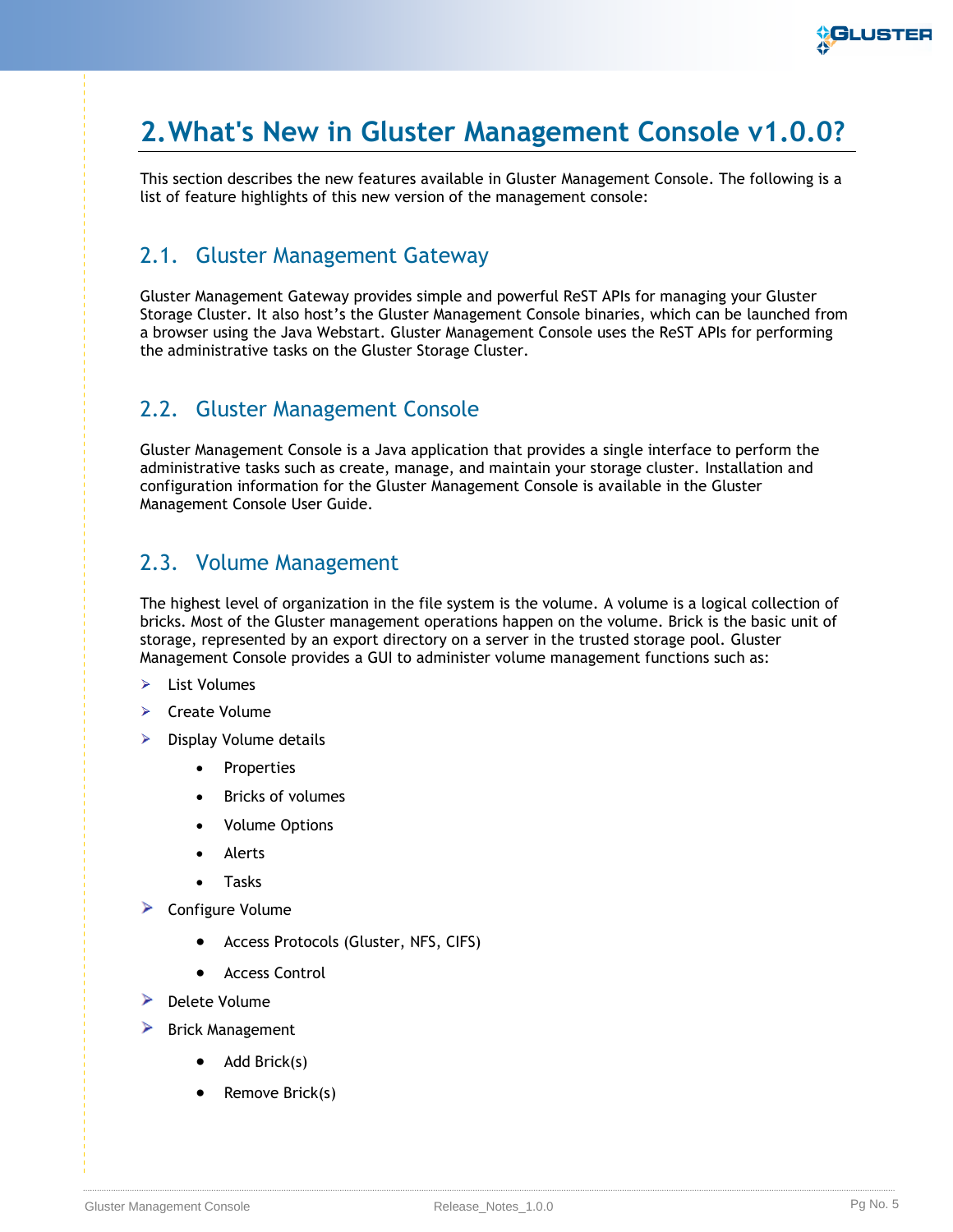

**•** Migrate Brick

#### <span id="page-5-0"></span>2.4. Cluster Management

A cluster is a group of independent computer systems, referred to as nodes, working together as a unified storage resource. Gluster Management Console provides a graphical user interface (GUI) to administer cluster management functions such as:

- $\triangleright$  Display cluster information
	- Summary
	- Historic Network and CPU Usage charts
	- Alerts
	- Tasks
- Auto-discovery of servers that are not yet part of a cluster
- $\triangleright$  List servers of the cluster
- $\triangleright$  Add server(s)
- <span id="page-5-1"></span> $\triangleright$  Remove server(s)

#### 2.5. Server Management

Gluster Management Console provides a graphical user interface (GUI) to administer server management functions such as:

- $\triangleright$  Display Server details
	- Resources
	- Historic CPU, Memory, and Network usage charts
	- Alerts
	- Tasks
- $\triangleright$  Disk Management
	- List all disks of the cluster or server
	- Initialize (format) a disk

#### <span id="page-5-2"></span>2.6. Log Management

Gluster Management Console provides a graphical user interface (GUI) to administer log management functions such as:

 $\triangleright$  Volume Logs

- Search logs of a volume based on search criteria
- Download logs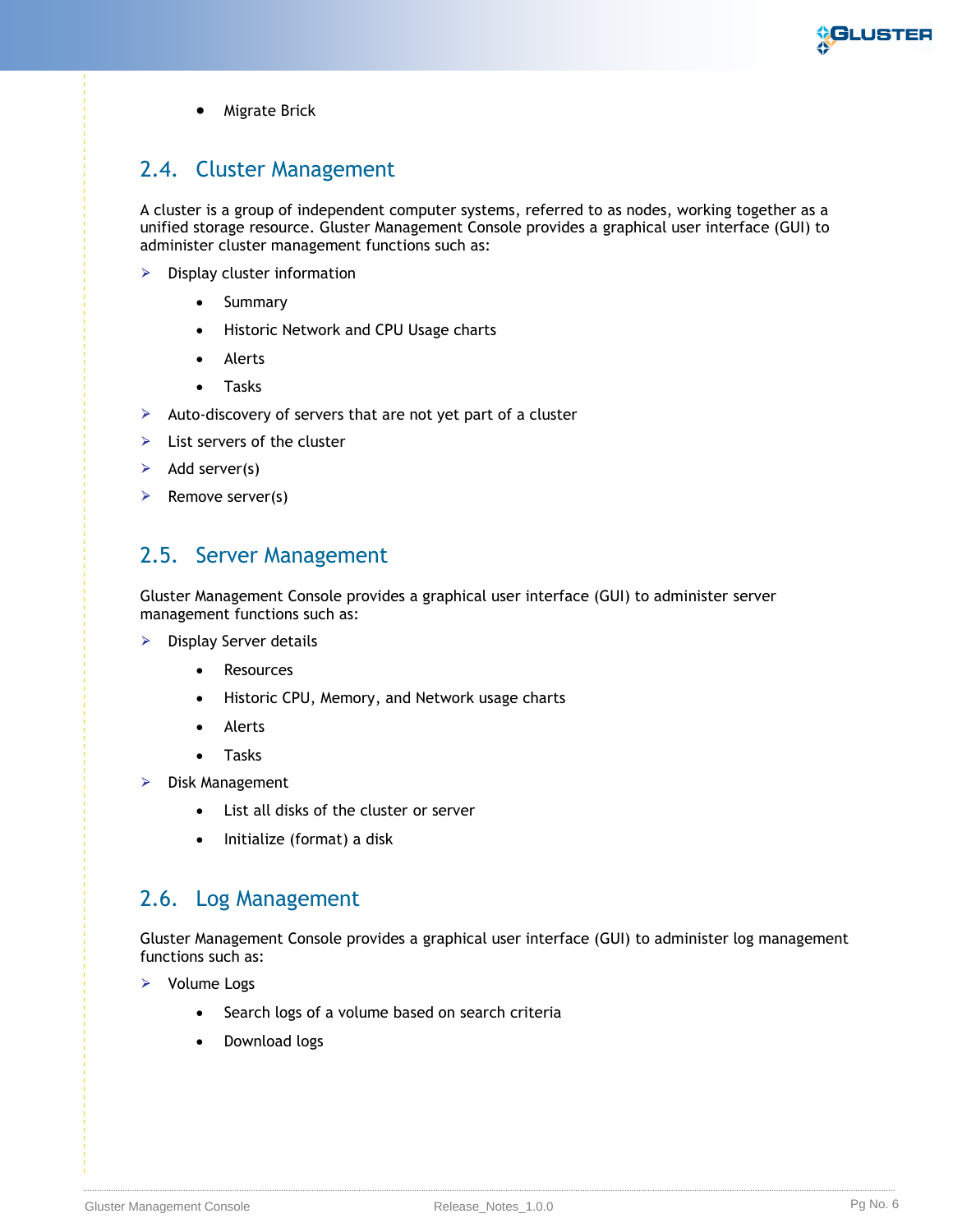

#### <span id="page-6-0"></span>2.7. CIFS

Common Internet File System (CIFS) operates as an application-layer network protocolto provide shared access to files, printers, serial ports, and miscellaneous communications between nodes on a network. It also provides an authenticated inter-process communication mechanism. Gluster Management Console provides:

- $\triangleright$  Command line tools to:
	- Configure CIFS services on servers
	- Create or Delete CIFS users
- > Enable or Disable CIFS re-export of a volume from the console

#### <span id="page-6-1"></span>2.8. Authentication

- Default single user *gluster* having all permissions
- $\triangleright$  Login window
- **Password management**

#### <span id="page-6-2"></span>2.9. Tools

- $\triangleright$  Settings
- $\triangleright$  Terminal (SSH)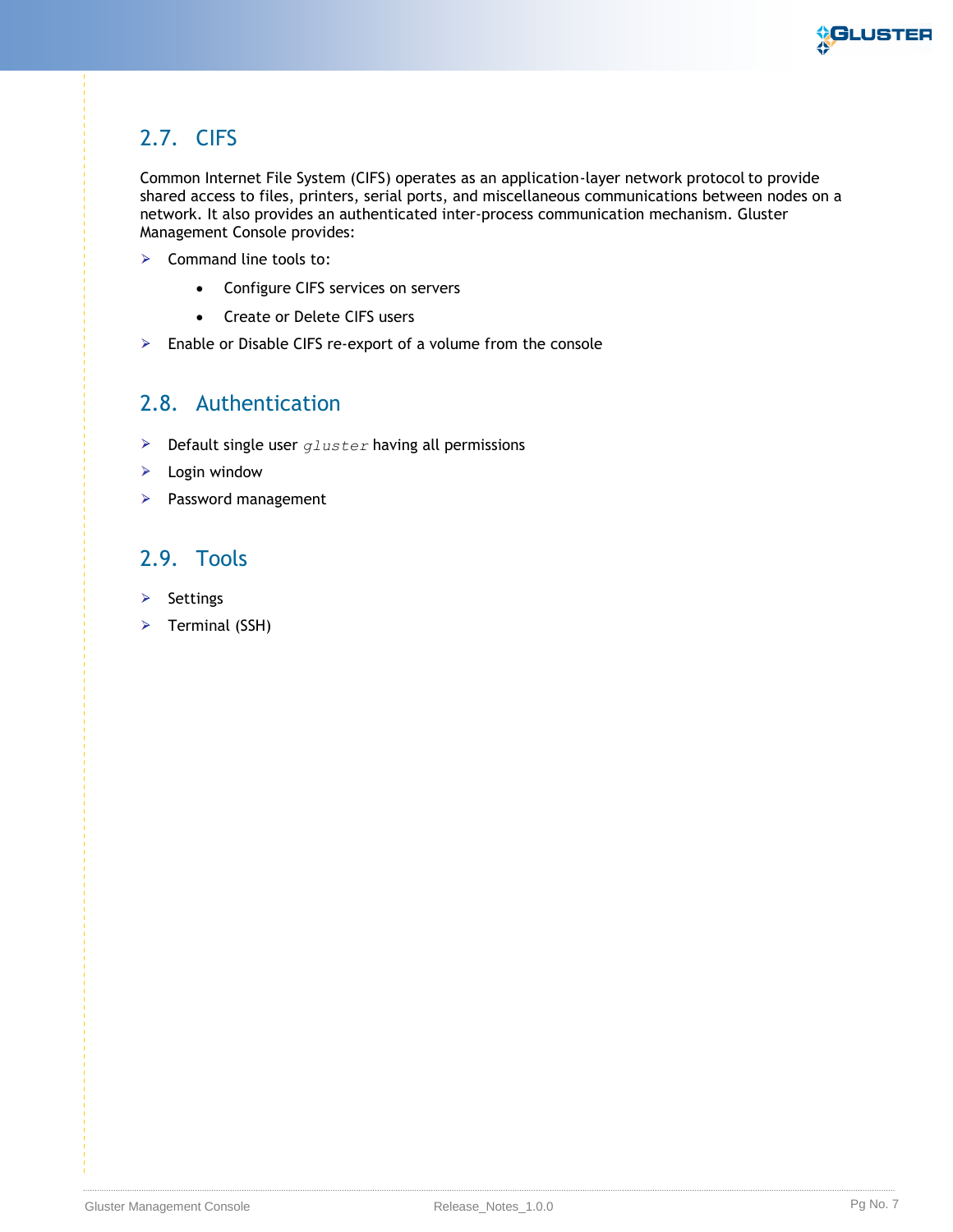

### <span id="page-7-0"></span>**3.Pre-Installation Information**

This section describes the basic information that you should know before installing Gluster Management Console v1.0.0. This section includes the following topics:

- $\triangleright$  [System Requirements for the Gluster Management Gateway](#page-7-1)
- [System Requirements for Backend Package Installation](#page-7-2)  $\blacktriangleright$
- [System Requirements for the Client Machine](#page-7-3)  $\blacktriangleright$
- [Web Browser Requirements](#page-7-4)
- > [Product Download](#page-8-1)
- $\triangleright$  [Product Documentation](#page-8-2)

#### <span id="page-7-1"></span>3.1. System Requirements for the Gluster Management Gateway

Before installing the Management Gateway, verify that your system matches the following minimum requirements:

- $\triangleright$  Memory: 2 GB RAM
- Processor: 2 (2.4 GHz each) is recommended; 64 bit
- $\triangleright$  Disk Space: 10 GB
- ▶ The gateway machine can be Gluster Storage Software Appliance, Gluster Virtual Storage Appliance, or CentOS 5.6.

**Note:** You can install the Gluster Management Gateway packages on a Gluster Storage Server. However, this can impact performance of the GlusterFS processes on this machine hence this is not recommended.

#### <span id="page-7-2"></span>3.2. System Requirements for Backend Package Installation

Gluster recommends the following pre-requisite for installing backend package:

Your backend machines can be Gluster Storage Software Appliance, Gluster Virtual Storage Appliance, or CentOS 5.6 running GlusterFS v3.2.3 or higher.

#### <span id="page-7-3"></span>3.3. System Requirements for the Client Machine

Verify the following:

- Processor 1.4 GHz
- $\triangleright$  Memory 2 GB RAM
- $\geq$  Disk 100 MB
- ▶ Operating Systems: Windows XP/Vista/7, Linux, Mac OS X
- <span id="page-7-4"></span> $\triangleright$  Oracle JRE v1.6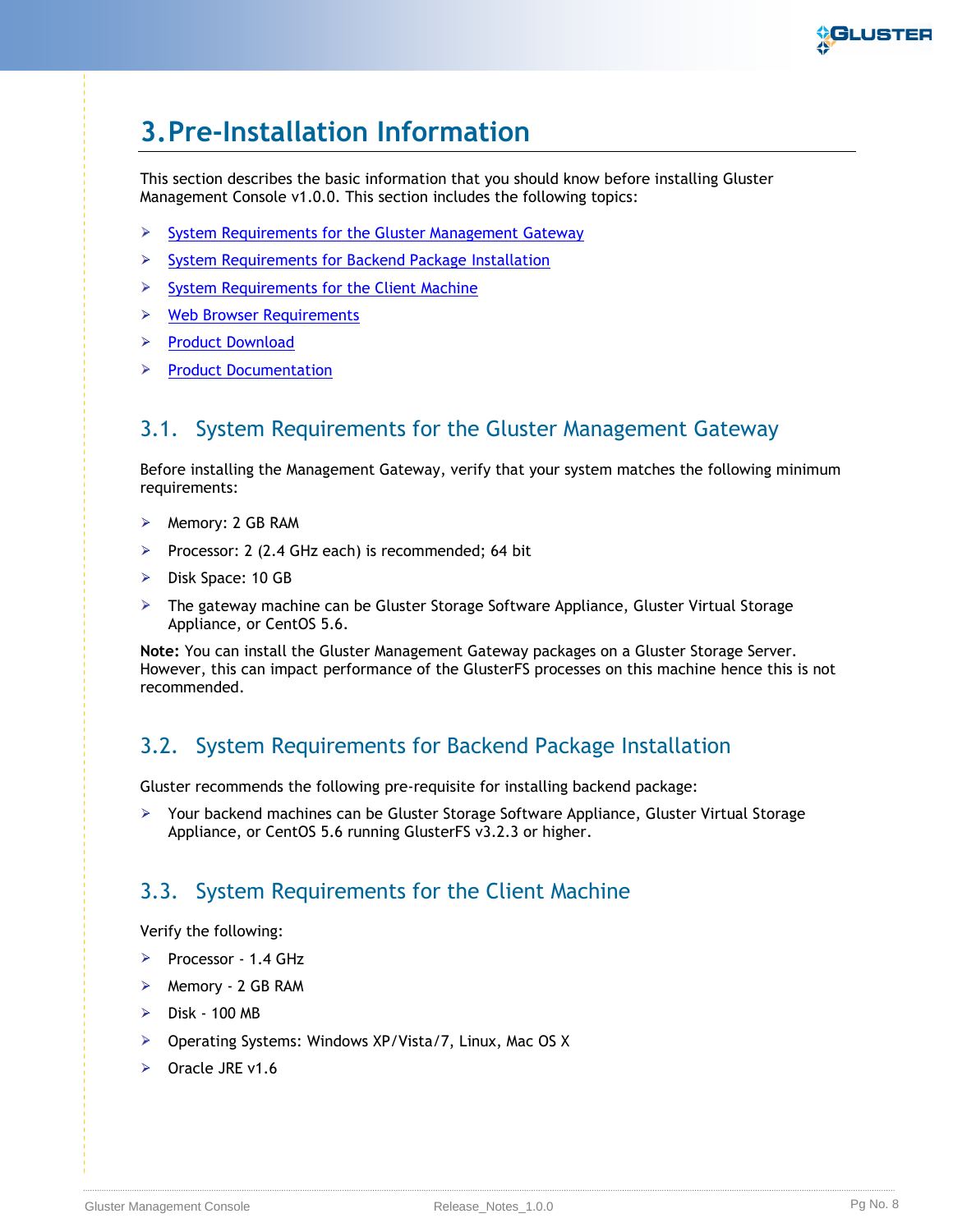

#### <span id="page-8-0"></span>3.4. Web Browser Requirements

- Use your Java Runtime Environment (JRE) installer to configure your browser for Java Web Start. Also, ensure that you have configured your browser to open *.jnlp* files using the Java Web Start application or javaws exe located in *bin* folder of your JRE installation.
- When you access the Gluster Management Console, Java Web Start downloads all required *.jar* files from the Gateway server and launches the console's GUI. During this process, web start may display a certificate warning mentioning that the application is signed by Gluster, Inc. This certificate is authentic, but it requires full permissions as the application contains features that require registering information on the client's hard disk such as exporting the security keys from gateway. You can accept the warning and select **Always Trust Content from this Provider** on your browser to avoid this warning every time you launch the application.

#### <span id="page-8-1"></span>3.5. Product Download

Refer to the [Gluster Management Console User Guide](http://download.gluster.com/pub/gluster/gluster-gmc/1.0.0/Gluster_Management_Console_User_Guide_1.0.0.pdf) for more information about how to download and install the product.

#### <span id="page-8-2"></span>3.6. Product Documentation

You can find information about Gluster Management Console in the following documents, in addition to the online Help.

| <b>Documentation Title</b>                       | <b>Description</b>                                                                                                                                                                                 |
|--------------------------------------------------|----------------------------------------------------------------------------------------------------------------------------------------------------------------------------------------------------|
| <b>Gluster Management Console User Guide</b>     | Describes how to install, configure Gluster<br>Management Console. It also describes how to<br>use the Gluster Management Console to build,<br>manage, and maintain your Gluster storage<br>cloud. |
| <b>Gluster Management Gateway ReST API Guide</b> | This guide describes the REST API for Gluster<br>Management Gateway.                                                                                                                               |
| <b>Gluster Management Console Release Notes</b>  | The release notes describes the new features in<br>Gluster Management Console v1.0.0 and<br>provides basic information that you should know<br>before installing the product.                      |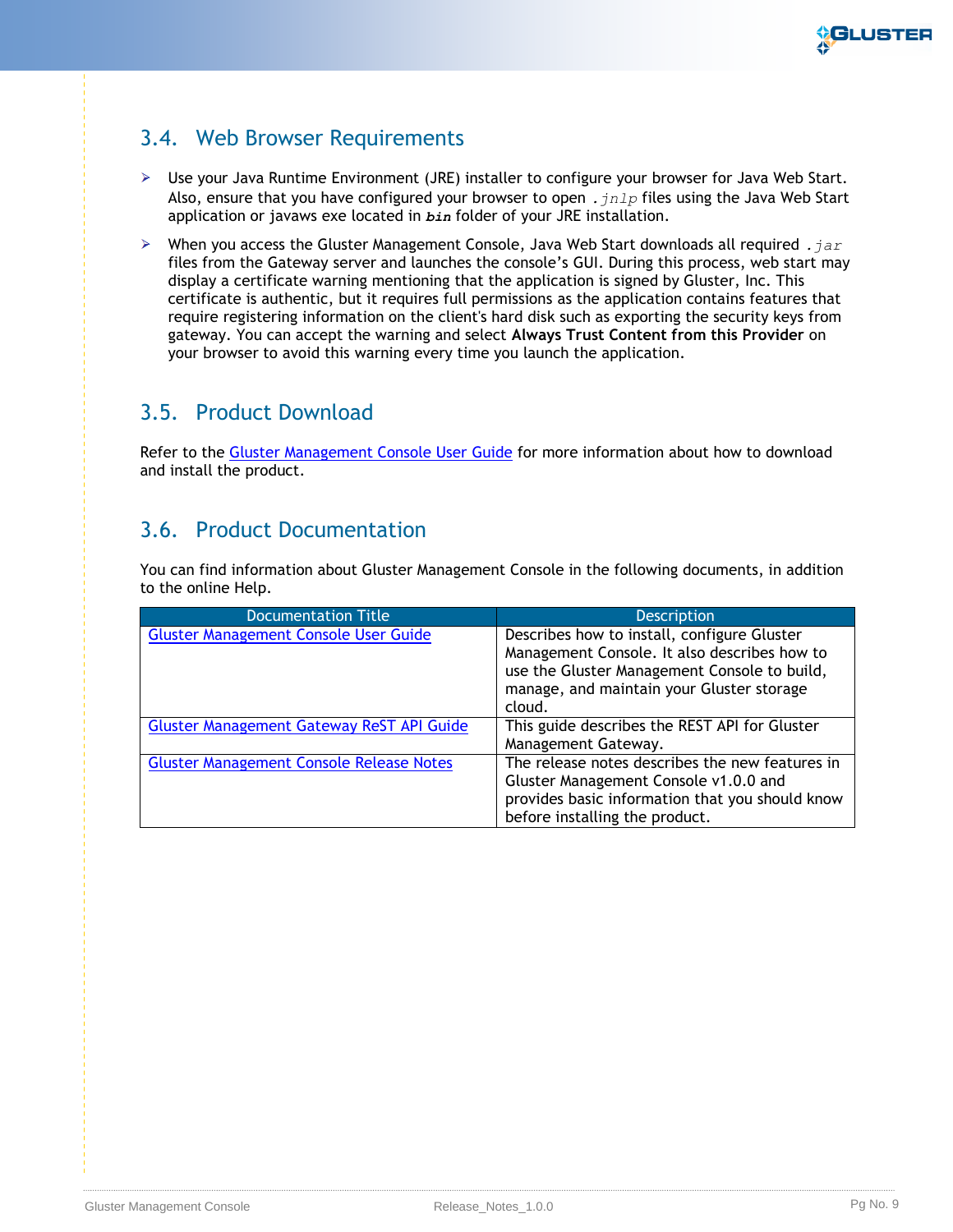

## <span id="page-9-0"></span>**4.Product Support**

You can contact Gluster Commercial Support at [http://www.gluster.com/services.](http://www.gluster.com/services)